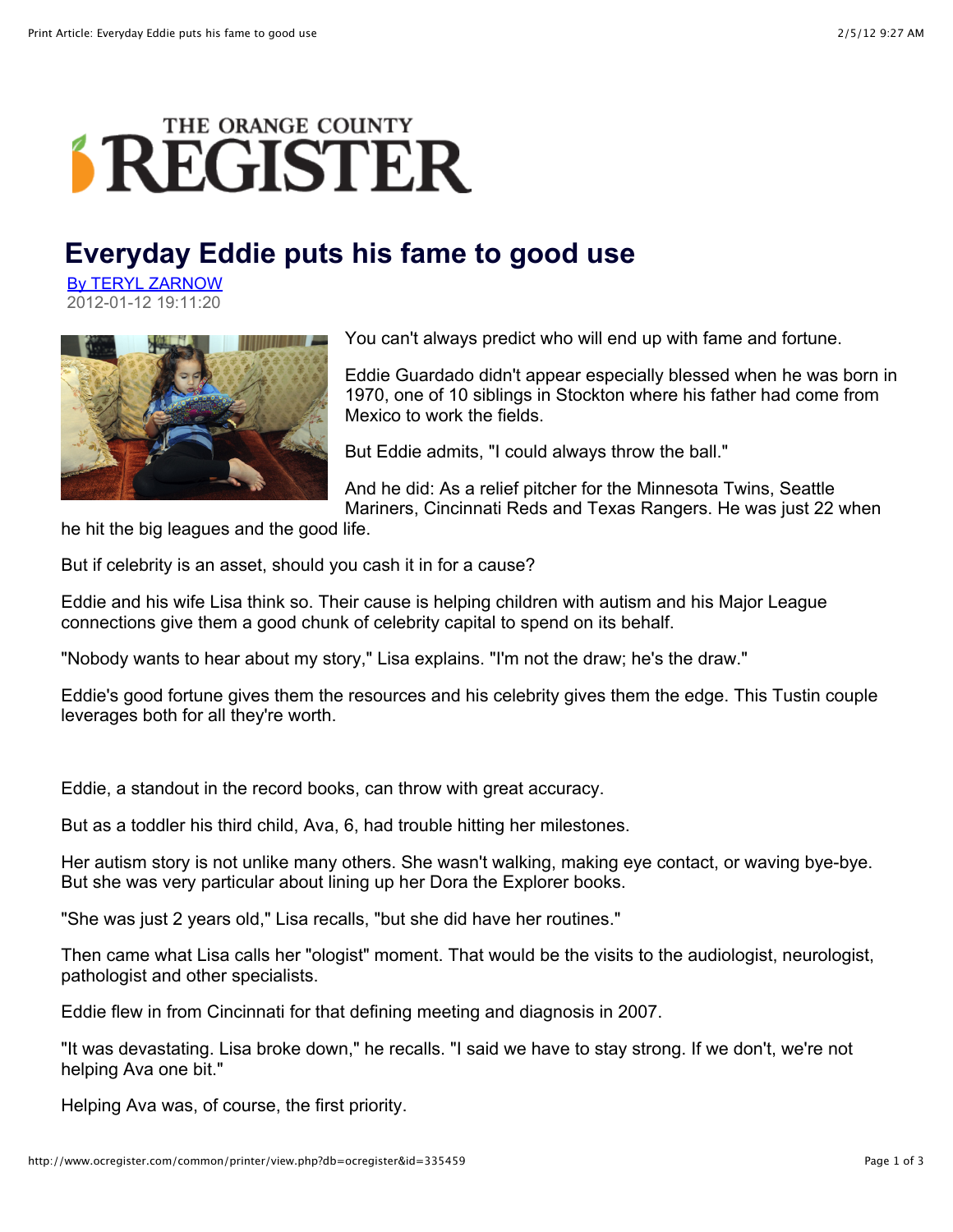And so began the therapies: speech, occupational, behavioral, handwriting. Today Ava is mainstreamed at a private school she attends with a full-time aide.

She still has significant issues, particularly speech, but she comprehends instructions and writes her name and numbers. Her parents credit early intervention.

"If we didn't have her team," Eddie says, "Ava wouldn't be this far."

Autism humbles all parents.

When Ava was 3, and picked Target to throw a tantrum, Lisa eventually sat on the ground next to her.

"I let her have her moment ... People looked at me like: Control your kid ... I thought: You have no idea."

The Guardados couldn't help but think about other families with similar needs but less good fortune. They had always felt a responsibility to support good causes, but it's different when a cause becomes personal.

"Nothing was ever true to my heart," Lisa says. "I wasn't driven."

Now she is.

In 2008 they established the Eddie Guardado Foundation, hoping to help families get the therapies and treatments for autism they couldn't otherwise afford. In 2011, the foundation merged with Tarzana-based ACT Today! (Autism Care and Treatment Today) which has a similar purpose.

As board members, they noticed many families were asking for iPads. Lisa counted the applications and said: We'll just do this.

So the Guardado Foundation donated \$27,000 to buy iPads for other families.

Eddie says they deliberately aren't focused on finding a cure for autism:

"These kids can't wait 10 years for the research. We have to use what works now ... the earlier the better."

As a celebrity, he's using what works.

Eddie explains that when you get to the big leagues and start to make a bit of money — and you see what the established players do — you begin to realize the potential of your success.

"I was 22 years old and I thought that maybe someday we could help out people. It's a good feeling, but it's also the right thing to do ... But when it (a cause) hits home ... you think about it a lot more."

Now the Guardados work it, raising awareness and fundraising for their foundation by asking for a little help from their friends.

They are organizing a Stars & Strikes celebrity bowling tournament Jan. 29. It will include baseball heavy hitters Garret Anderson, Adrian Beltre, Eric Chavez, Torii Hunter, Vernon Wells and Michael Young, among others.

"They come because they are baseball friends," Eddie says.

Lisa points out: "Then they know Eddie will come to their event."

It's like selling candy bars for your child's team at the office, but on a higher level. If you're an ordinary